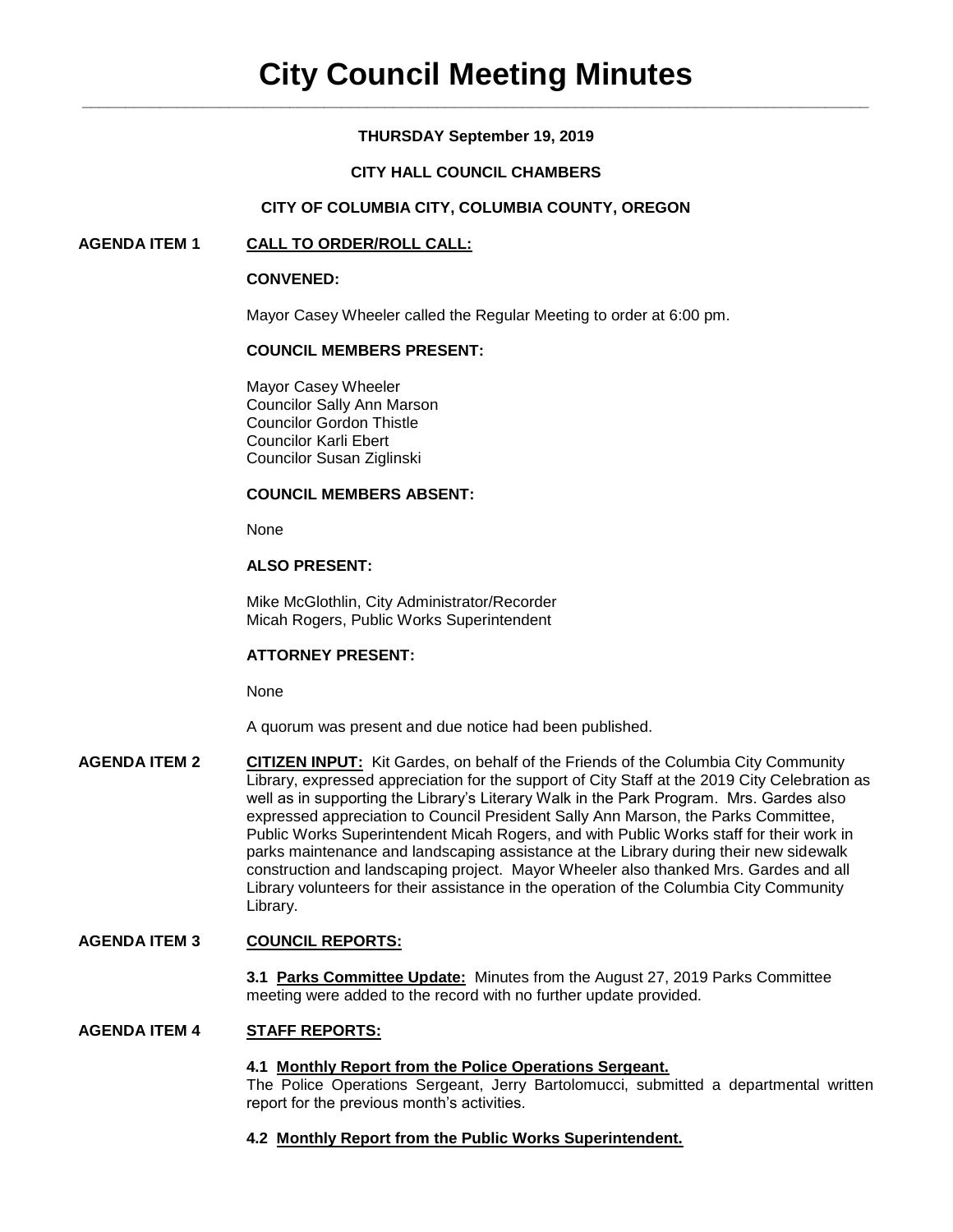The Public Works Superintendent, Micah Rogers, submitted a departmental written report for the previous month's activities.

# **AGENDA ITEM 5 CONSENT AGENDA**

- **5.1 Bills paid with check numbers 31993 through 32058 during the month of August, 2019.**
- **5.2 Financial Report for the month ending August 31, 2019.**
- **5.3 Minutes of the July 18, 2019 Regular City Council Meeting.**
- **5.4 Minutes of the August 15, 2019 Regular City Council Meeting.**
- **5.5 Minutes of the August 29, 2019 Special City Council Meeting.**
- **5.6 Ratification of application for Temporary Use of an Annual License (TUAL); for the August 24, 2019 Cascade Tissue Union Picnic held at the Caples House Museum – 1925 First Street Columbia City, Oregon.**

MOVED (MARSON), SECONDED (EBERT) AND CARRIED UNANIMOUSLY BY ROLL CALL VOTE TO APPROVE THE CONSENT AGENDA.

# **AGENDA ITEM 6 UNFINISHED BUSINESS:**

**6.1 First Reading of Council Bill 19-891: An Ordinance Vacating a portion of "J" Street between 2nd Place Alley and Third Street, and "J" Street between Third Street and 3rd Place Alley; Measuring 100 feet X 80 feet directly adjacent to Lot & of Block 26 and Lot 12 of Block 25, Columbia City and 100 feet X 80 feet directly adjacent to Lot 6 of Block 45 and Lot 1 of Block 46, Columbia City.**

COUNCIL CONDUCTED THE FIRST READING OF COUNCIL BILL 19-891.

# **AGENDA ITEM 7 NEW BUSINESS:**

# **7.1 Presentation by Alison Hart, of AHart Associates Incorporated, in regards to status of the Columbia County Tourism Initiative and Destination Development Plan.**

Ms. Hart completed a briefing to Council in regards to the above program. PowerPoint Presentation materials and a copy of Columbia County Destination Development Plan were introduced and added into the record. Ms. Hart also made a funding request to Council in the amount of \$5,000.00 in order to assist with tourism related grant writing, organizational stability, and to assist with the implementation of the Destination Development Plan. The City Council made no motion to approve/disapprove the funding request but will review, discuss, and make a funding decision at the October, 2019 Regular City Council Meeting.

### **7.2 Review, discussion, and approval for the Second Amended and Restated Intergovernmental Agreement between Columbia County, Oregon and the City of Columbia City, Oregon for the continued establishment, funding, and support of the system to deliver Homeland Security and Emergency Management services.**

MOVED (THISTLE), SECONDED (MARSON) AND CARRIED UNANIMOUSLY TO APPROVE THE SECOND AMENDED AND RESTATED INTERGOVERNMENTAL AGREEMENT BETWEEN COLUMBIA COUNTY, OREGON AND THE CITY OF COLUMBIA CITY, OREGON FOR THE CONTINUED ESTABLISHMENT, FUNDING, AND